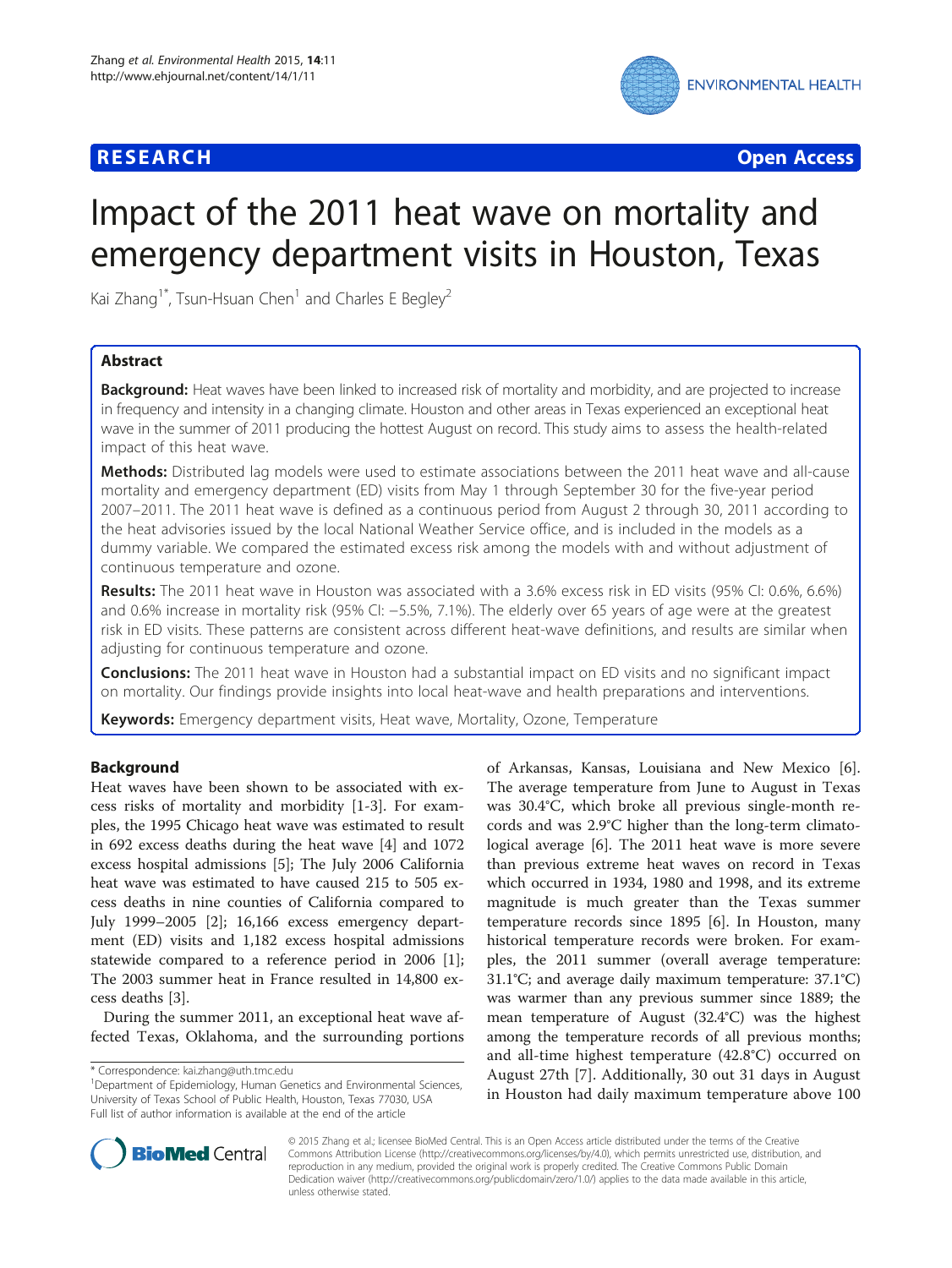degree Fahrenheit (37.8°C), and this led to the most consecutive days with issued heat advisories (August 2 to 30) by National Weather Service (Wood, L, personal communication, January 30, 2013). The effects of land use on temperatures during the 2011 heat wave in Houston has been examined across a spectrum of land use variables using land use regression and quantile regression, and distance to the coastline, built environment, open water and vegetation have been found to be statistically significantly associated with temperature measurements [[8\]](#page-6-0). However, to the best of our knowledge, the health effects of the 2011 heat wave in Texas have not been reported.

This paper aims to examine impact of this extreme event on mortality and ED visits in Houston, the fourth largest city in US [[9\]](#page-6-0). We applied a time series analysis approach to determine whether excess deaths and ED visits occurred during the 2011 heat wave by modeling daily counts of deaths and ED visits as a function of the 2011 heat wave using different heat-wave definitions.

## Methods

## Study location

This study was conducted in Harris County, Texas, where the city of Houston is located. Harris County was the third most populous county in the US, and had an estimated population of 4.1 million in 2010 [\[10](#page-6-0)]. The Harris County population included 56.6% white, 18.9% black or African American, 6.2% Asian and some other races, and 40.8% of residents were Hispanic [\[11\]](#page-6-0). Nearly 8.1% of Harris County's population was over 65 years of age [\[11\]](#page-6-0) and 17.9% had incomes below the federal poverty level [[12](#page-6-0)]. Houston has a humid subtropical climate because it is close to the Gulf of Mexico. The summer average temperature during 1981–2010 was 28.78°C (http://www.ncdc.noaa.gov/cdo-web/datatools/normals). This study was approved by the Committee for the Protection of Human Subjects of the University of Texas Health Science Center at Houston (HSC-SPH-13-0085 and HSC-SPH-14-0240).

## Mortality data

This study used all-cause mortality of residents living within Harris County from 2007 to 2011. Original death records were obtained from the Texas Department of State Health Services and were aggregated on a daily basis at the county level. The International Classification of Disease (ICD) Tenth Revision (ICD-10) was used for the diagnosis of diseases, and the primary causes of death were restricted to internal causes (ICD-10: below S) or external causes due to extreme heat (ICD-10: X30 and T67). Data for mortality by individuals living within Harris County were included in this study.

#### ED visit data

This study utilized all-cause ED visit data in Harris County from 2007 through 2011 originally collected in the Harris County Hospital Emergency Department Use Study [\[13](#page-6-0)]. This study surveyed ED visits at all hospitalbased emergency rooms in general hospitals that accepted 911 ambulance deliveries. The number of participating hospitals varied with years as the study was voluntary, e.g., only five hospitals were included in 2002 while 25 hospitals were included in 2011. This paper used the ED data from 20 hospitals which continuously participated in the ED use study during 2007–2011. Diagnoses were coded using ICD Ninth Revision (ICD-9), and this research was limited to all-cause ED data if ICD-9 codes were less than 800 (internal causes) or equal to 992 or E900 (due to extreme heat). The dates of admission for ED visits were used to match patients' ED visits to temperature exposures. Data for ED visits by individuals residing within Harris County were included in this study.

## Weather and air pollution data

Hourly weather data at the weather station located in the George Bush International Airport during 2007– 2011 were downloaded from the National Climate Data Center through the Integrated Surface Database [\(http://](http://www.ncdc.noaa.gov/isd) [www.ncdc.noaa.gov/isd\)](http://www.ncdc.noaa.gov/isd). We excluded those days with more than 25% of hourly values were missing and then calculated daily maximum, mean, minimum temperatures and apparent temperatures, a composite index of both temperature and relative humidity [[14\]](#page-6-0).

Ozone  $(O_3)$  measurements in Harris County were retrieved from the Texas Air Monitoring Information System database [\(www.tceq.state.tx.us/goto/tamis](http://www.tceq.state.tx.us/goto/tamis)). We restricted ozone data to those days on which 75% or more of hourly ozone measurements were available and then derived county-wide daily mean  $O_3$  concentrations by taking the averages across all available monitors (17 monitors during 2007–2010 and 20 monitors in 2011). Most of ozone monitors are located in the eastern and southern of Harris County.

#### Statistical analysis

We merged mortality data, ED visit data, weather observations and air pollution data by date. How heat waves are modeled has differed among studies. Some studies include a dummy variable for heat waves in models [[15](#page-6-0)] while others adjust for continuous temperature besides a dummy variable [\[16](#page-6-0)]. Because there is no consensus on the definition of heat wave, we first defined the 2011 heat wave in Houston as those days (August 2–30, 2011) when heat advisories were issued by the National Weather Service Houston/Galveston office. This definition includes 29 days, which is much longer than typical heat waves around a few days or one week. Thus, we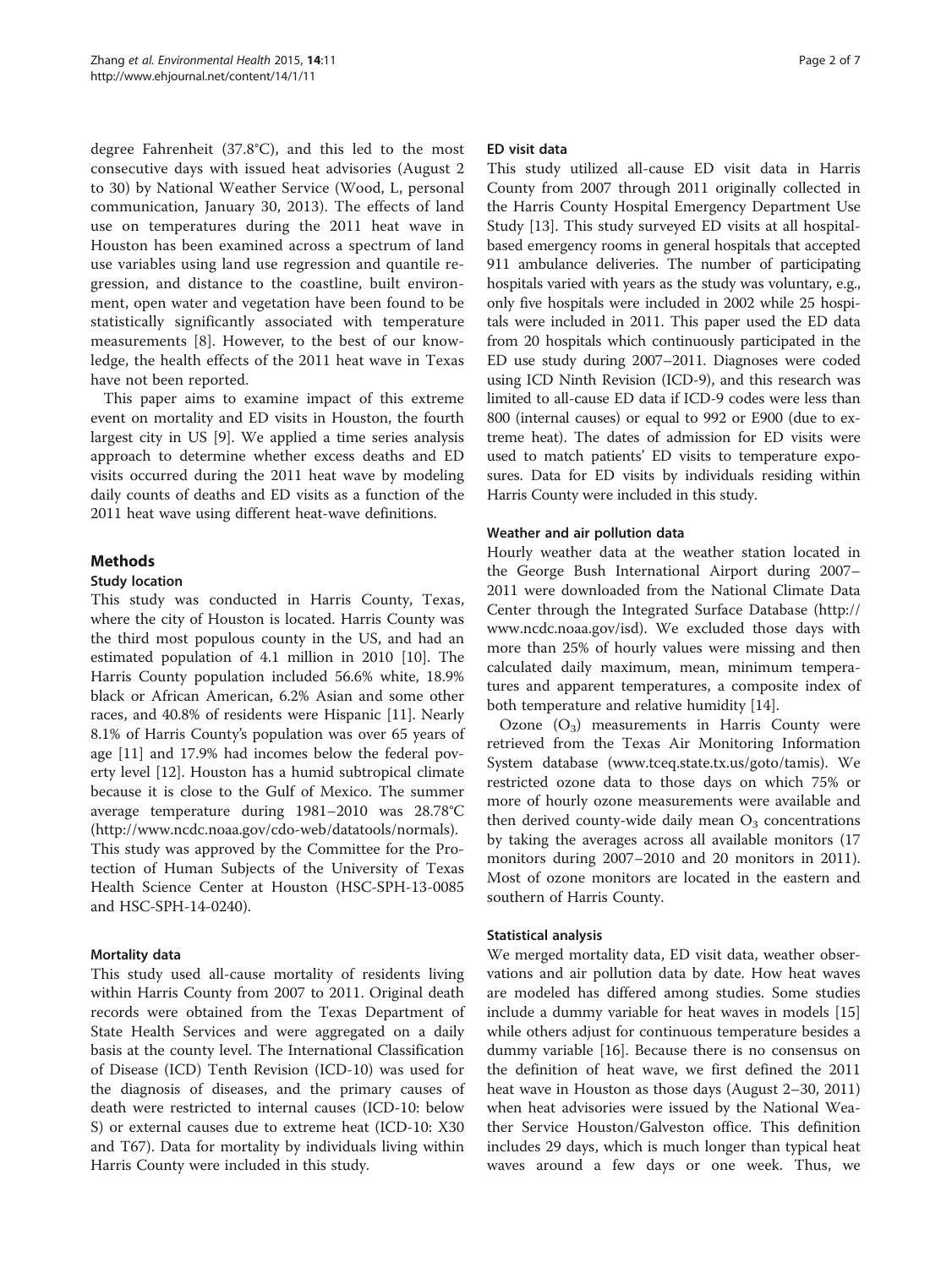explored other three percentile-based definitions which were periods of 2 or more consecutive days in 2011 August with daily mean temperatures above the 95th, 97th, or 99th percentiles of the daily mean temperature distribution in 2011.

We first conducted a crude analysis comparing deaths and ED visits during the 2011 heat wave period to reference periods in 2007 through 2010. Then, we applied distributed lag non-linear models (DLNMs) to quantify the excess risks of mortality and ED visits in the heat wave period compared to warm months (May 1st to September 30th) from 2007 through 2011. DLNMs capture non-linear exposure-response dependencies and delayed effects simultaneously, and have been used in quantifying the effects of heat and heat waves [\[17](#page-6-0)]. In this study, we used a dummy variable to represent the 2011 heat wave and then estimated the cumulative effects of the 2011 heat wave by considering its lag effects using DLNMs. The maximum number of lags was set at 7 to allow us to capture delayed effects and the "harvesting" phenomenon (excess deaths occur during a heat wave whereas a decrease of death counts is observed within 7 days following this heat wave), which is consistent with Tong et al. [\[15\]](#page-6-0). The lag dimension was modeled using a natural spline function with 5 degrees of freedom. We assumed daily counts of deaths and ED visits following an over-dispersed Poisson distribution and modeled them as:

$$
Log[E(Yt)] = \alpha + \beta \sum_{q=0}^{7} HW_{t-q} + \gamma DOW_t + Year_t
$$
  
+  $ns(DOY_t, 4)$  (1)

where  $Y_t$  is the number of deaths or ED visits on day t; α is the intercept;  $HW_{t-q}$  is a dummy variable for the 2011 heat wave (1 if day t was classified as part of the 2011 heat wave, 0 otherwise) and represents the heatwave exposure delayed over time for q days, and  $\beta$  is the vector of the coefficients for the heat-wave variables;  $DOW_t$  is a set of dummy variables for day of the week, and  $\gamma$  is the vector of regression coefficients; Year<sub>t</sub> represents a long-term trend;  $DOY_t$  represents day of year with 4 degrees of freedom to account for seasonality. DLNMs were fit using the "dlnm" R package (version 2.0.6) [\[17\]](#page-6-0) in the R statistical software (R Development Core Team; [http://R-project.org](http://r-project.org/)). Additionally, the very young and the elderly have been shown to be vulnerable to heat  $[1,18]$  $[1,18]$  $[1,18]$ , and thus we applied eq.  $(1)$  to three age groups: less than 6 years of age representing infants/ toddlers/preschool kids according to the American Academy of Pediatrics definition on the very young children [[19\]](#page-6-0); 6 to 65 years of age; and above 65 years of age.

#### Sensitivity analysis

We conducted sensitivity analyses to evaluate whether estimated heat wave effects on mortality and ED visits varied with adjustment for continuous apparent temperature and ozone. We explored the heat-wave effects with adjustment for two-day moving averages of continuous apparent temperature on the current day and the previous day, which was modeled as a natural spline with 6 degrees of freedom. We chose apparent temperature because it reflects both temperature and relative humidity, and absolute apparent temperature has been shown to be a robust predictor of all-cause mortality in four US cities [\[20\]](#page-6-0). We also modeled the same-day ozone concentration with mortality and ED visits counts. In addition, we evaluated whether results are sensitive to the choice of degrees of freedom in the lag space by choosing degrees of freedom of 3 and 7 compared to 5 in our default setting. Finally, we adopted a few more heat-wave definitions by extending the minimum heat-wave duration from 2 days to 4 days or using the 95th, 97th, or 99th percentiles of the daily mean temperature distributions during 1980–2010.

## Results

Table [1](#page-3-0) shows temperatures, and the number of deaths and ED visits during the 2011 heat wave/summer and reference periods. The average daily maximum, mean and minimum temperatures during the event (August 2–30, 2011) were 3.7, 2.5, and 1.4°C higher than their respective levels during the same days during 2007–2010. Typically, there was one more elderly death during the event compared to each of the previous years. Approximately 278 more ED visits occurred during the event, and 66% and 23% of these excess visits were contributed by people between 6 and 65 years of age and above 65 years of age, respectively. After adjusting for population difference among age groups, age-standardized rates were 8, 6 and 19 per 100,000 people for three age groups (0–6 years, 6–65 years, >65 years), respectively. During the entire summer (June 1 to August 31, 2011), the differences of the temperature metrics and ED visits between the 2011 summer and the reference periods were generally less than those differences between the 2011 heat wave period and its reference period.

The 2011 heat wave resulted in a 3.6% increase in ED visits (95% confidence intervals (CI): 0.6%, 6.6%) and 0.6% increase in mortality risk (95% CI: −5.5%, 7.1%) (Table [2](#page-3-0)). The heat wave increased the risk of ED visits among all age groups with the largest effect on the elderly (8.9%, 95% CI: 5.1%, 12.8%) followed by people age 6–65 year (2.8%; 95% CI: −0.1%, 5.9%) and the youngest group age 0–6 (1.4%; 95% CI: −4.6%, 7.7%). It increased the risk in mortality the most among people 6–65 years of age (3.4%; 95% CI: −7.1%, 15.1%). Using stricter percentile-based heat-wave definitions, risk of ED visits for the elderly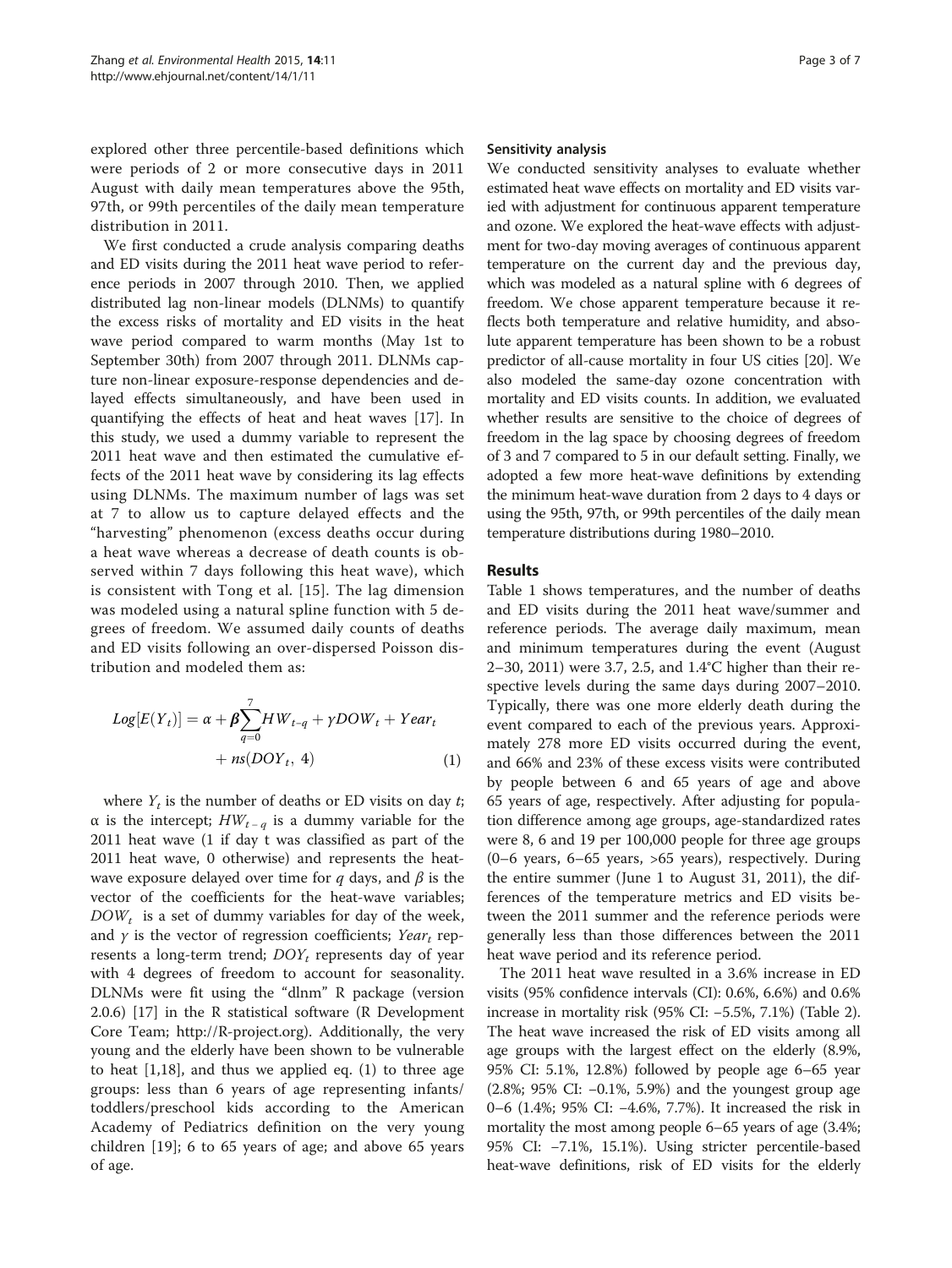| Variable's description                                                                                  | Unit         | 2011 Heat-wave<br>period | Reference<br>period <sup>a</sup> | <b>Differences</b> | 2011 Summer<br>period <sup>b</sup> | Reference<br>period <sup>c</sup> | <b>Differences</b> |
|---------------------------------------------------------------------------------------------------------|--------------|--------------------------|----------------------------------|--------------------|------------------------------------|----------------------------------|--------------------|
| Daily minimum temperature                                                                               | $\mathrm{C}$ | 26.3 (23.9, 27.8)        | 24.9 (22.2, 28.3)                | 1.4                | 25.3 (21.1, 28.3)                  | 24.5 (17.8, 28.3)                | 0.9                |
| Daily mean temperature                                                                                  | °C           | 32.3 (29.4, 34.7)        | 29.7 (25.0, 32.8)                | 2.5                | 30.9 (25.0, 34.7)                  | 29.2 (24.4, 33.1)                | 1.7                |
| Daily maximum temperature                                                                               | $^{\circ}$ C | 38.2 (34.4, 42.2)        | 34.5 (27.2, 38.3)                | 3.7                | 36.5 (28.9, 42.2)                  | 34.0 (27.2, 39.4)                | 2.5                |
| Daily all-cause mortality counts                                                                        | Counts       | 52 (40, 67)              | 51 (32, 68)                      |                    | 52 (32, 67)                        | 51 (32, 74)                      | 2                  |
| Daily all-cause mortality counts among<br>person less than 6 years old                                  | Counts       | 1(0, 4)                  | 1(0, 4)                          | $\mathbf{0}$       | 1(0, 4)                            | 1(0, 4)                          | $\Omega$           |
| Daily all-cause mortality counts among<br>person between 6 and 65 years old                             | Counts       | 16(10, 26)               | 16(6, 30)                        | $\mathbf{0}$       | 16(7, 26)                          | 17(6, 30)                        | $\Omega$           |
| Daily all-cause mortality counts among<br>person above 65 years old                                     | Counts       | 35(25, 47)               | 34 (22, 50)                      |                    | 35(18, 47)                         | 33 (18, 59)                      | 2                  |
| Daily counts of all-cause ED visits                                                                     | Counts       | 2064 (1795, 2406)        | 1786 (1476,<br>2110)             | 278                | 2039 (1795,<br>2406)               | 1795 (1476,<br>2199)             | 244                |
| Daily counts of all-cause ED visits among Counts<br>person less than 6 years old                        |              | 303 (248, 404)           | 271 (202, 425)                   | 32                 | 311 (239, 404)                     | 284 (202, 449)                   | 27                 |
| Daily counts of all-cause ED visits among Counts 1456 (1242, 1712)<br>person between 6 and 65 years old |              |                          | 1272 (1058,<br>1527              | 184                | 1422 (1226,<br>1712)               | 1265 (1016,<br>1621)             | 157                |
| Daily counts of all-cause ED visits among Counts<br>person above 65 years old                           |              | 305 (236, 351)           | 243 (188, 302)                   | 63                 | 306 (236, 366)                     | 246 (85, 329)                    | 60                 |

<span id="page-3-0"></span>Table 1 Descriptive statistics for mean and range of meteorological variables, mortality and ED visits during the 2011 heat wave and summer in Harris County, Texas

 $^{\rm a}$ 2–30 August during 2007–2010;  $^{\rm b}$ 1 June to 31 August 2011;  $^{\rm c}$ 1 June to 31 August during 2007–2010.

increased to 13.1% (95% CI: 6.4%, 20.3%) (95th percentile definition) and 40.1% (95% CI: 17.0%, 67.8%) (99th percentile definition). Estimated heat-wave effects on mortality were not statistically significantly at the 0.05 level regardless of age groups and heat-wave definitions while most estimates for ED visits for all-age and the elderly groups were statistically significant for at least one of the heat-wave definitions.

The sensitivity analysis shows that estimated excess risk attributable to the 2011 heat wave was robust with adjustment for continuous temperature and  $O_3$  (Table [3](#page-4-0)). For example, the point estimates of excess risk on ED visits were 3.6%, 3.1% and 3.4%, respectively, with the main model and the models with adjustment for

apparent temperature and  $O_3$ . This finding was consistent across age groups. Our sensitivity analysis on the setting of degrees of freedom in the lag space shows that our results for ED visits and mortality were robust to the choice of degrees of freedom, e.g., relative risk estimates for ED visits were 3.5% (95% CI: 0.6%, 6.6%) with 3 degrees of freedom and 3.6% (95% CI: 0.6%, 6.7%) with 7 degrees of freedom compared to 3.6% (95% CI: 0.6%, 6.6%) with 5 in our default setting. Point estimates of relative risks (see Additional file [1](#page-5-0): Table S1) based on 4 days of duration or the 1980–2010 reference period were generally slightly smaller, but uncertainties increased somewhat, compared to those shown on Table 2.

Table 2 Estimated excess risk (%) of the 2011 heat wave on mortality and ED visits in Harris County, Texas, by age groups and heat-wave definitions<sup>a</sup>

| <b>Health outcomes</b> | Age group (years) | August 2-30, 2011              | $\geq$ 95th percentile    | $\geq$ 97th percentile   | $\geq$ 99th percentile    |
|------------------------|-------------------|--------------------------------|---------------------------|--------------------------|---------------------------|
| All-cause mortality    | All               | $0.6$ (-5.5, 7.1) <sup>b</sup> | $5.0$ ( $-5.6$ , 16.9)    | $6.0$ ( $-8.3$ , 22.5)   | $15.8$ (-15.6, 59.1)      |
|                        | $0 - 6$           | $-35.6$ ( $-61.6$ , 8.1)       | $-32.6$ ( $-71.6$ , 60.2) | $-56.6$ $(-87.0, 45.1)$  | $-91.7$ ( $-99.6$ , 75.6) |
|                        | $6 - 65$          | $3.4 (-7.1, 15.1)$             | $4.7$ ( $-13.1$ , 26.1)   | $18.9$ ( $-7.2$ , 52.2)  | 49.8 (-12.9, 157.7)       |
|                        | >65               | $0.1$ ( $-7.0$ , $7.8$ )       | $5.8(-6.8, 20.1)$         | $1.8$ ( $-14.4$ , 20.9)  | $6.3$ ( $-27.1$ , 54.8)   |
| All-cause ED visits    | All               | 3.6(0.6, 6.6)                  | $6.2$ (0.9, 11.7)         | $7.1$ (0.02, 14.7)       | $13.3 (-2.4, 31.5)$       |
|                        | $0 - 6$           | 1.4 (-4.6, 7.7)                | $3.3(-7.1, 14.8)$         | $-0.7$ ( $-13.9$ , 14.6) | $8.0$ (-20.1, 46.1)       |
|                        | $6 - 65$          | $2.8$ (-0.1, 5.9)              | $5.1$ (0.02, 10.5)        | $6.7$ ( $-0.3$ , 14.1)   | $9.3$ ( $-5.7$ , 26.7)    |
|                        | >65               | 8.9 (5.1, 12.8)                | 13.1 (6.4, 20.3)          | 16.9 (7.6, 27.0)         | 40.1 (17.0, 67.8)         |
|                        |                   |                                |                           |                          |                           |

<sup>a</sup>The 2011 heat wave was defined in four ways: August 2–30, 2011, a period with continuous heat advisories issued by the National Weather Service Houston/Galveston office; and periods of 2 or more consecutive days during August 2011 with daily mean temperature above the 95th, 97th, 99th percentiles of the daily mean temperature distribution in 2011; <sup>b</sup>95% confidence intervals.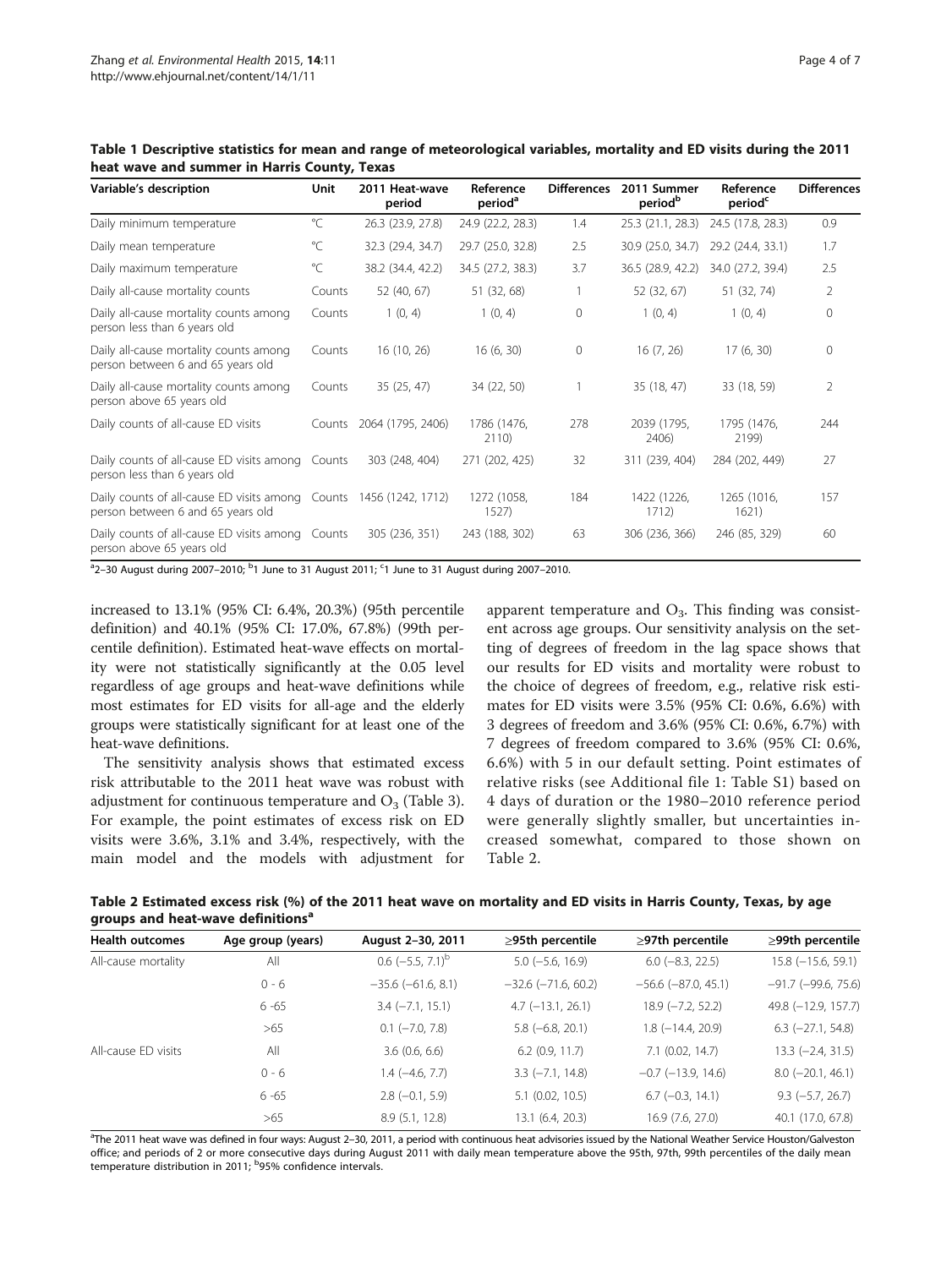| <b>Health outcomes</b> | Age group (years) | 2011 heat-wave effects         | Adjusted for apparent temperature | Adjusted for $O_3$       |
|------------------------|-------------------|--------------------------------|-----------------------------------|--------------------------|
| All-cause mortality    | All               | $0.6$ (-5.5, 7.1) <sup>a</sup> | $-0.04$ $(-6.3, 6.7)$             | $0.7$ (-5.4, 7.1)        |
|                        | $0 - 6$           | $-35.6$ ( $-61.6$ , 8.1)       | $-38.1(-63.6, 5.4)$               | $-36.0$ ( $-61.9$ , 7.7) |
|                        | $6 - 65$          | $3.4 (-7.1, 15.1)$             | $3.9(-7.1, 16.1)$                 | $3.6(-6.9, 15.3)$        |
|                        | >65               | $0.1$ ( $-7.0$ , $7.8$ )       | $-0.9$ ( $-8.3$ , 7.0)            | $0.2$ ( $-7.0$ , $7.9$ ) |
| All-cause ED visits    | All               | 3.6(0.6, 6.6)                  | $3.1$ (0.1, 6.3)                  | 3.4(0.5, 6.4)            |
|                        | $0 - 6$           | $1.4(-4.6, 7.7)$               | $1.3$ ( $-4.8$ , $7.8$ )          | $1.5(-4.4, 7.7)$         |
|                        | $6 - 65$          | $2.8(-0.1, 5.9)$               | $2.2$ (-0.8, 5.3)                 | $2.7$ (-0.1, 5.6)        |
|                        | >65               | 8.9(5.1, 12.8)                 | $9.4$ (5.5, 13.6)                 | 8.6 (4.8, 12.4)          |

<span id="page-4-0"></span>Table 3 Sensitivity analysis results of estimated excess risk (%) of the 2011 heat wave on mortality and ED visits in Harris County, Texas

<sup>a</sup>95% confidence intervals.

## Discussion

This study used consistent methods to model the effects of an exceptional heat wave on mortality and ED visits. It examined the associations between the 2011 heat wave in Houston, Texas and mortality and ED visits with a merged dataset from 2007 to 2011 using a time-series approach. The study found a significant association of the 2011 heat wave with higher ED visits but not mortality. The largest impact occurred in elderly ED visits. The findings were consistent using different heat-wave definitions and with adjustment of high temperature and  $O_3$ .

The finding of no significant effects on mortality is contrary to previous findings from two recent exceptional heat waves in US, but is consistent with two multicity studies in the U.S. The 1995 heat wave in Chicago was associated with 692 excess deaths [\[4\]](#page-6-0), and the 2006 California heat wave caused 215 to 505 excess deaths [[2\]](#page-5-0). The estimated excess deaths from both studies were statistically significant. Possible reasons for the lack of effect in Houston include the high prevalence of air conditioning and acclimation to heat among residents. According to the 2007 American Housing Survey [\[21](#page-6-0)], approximately 97.9% of residences in Houston were equipped with either central air conditioning or room units while the air conditioning prevalence ratio in Chicago was 76% in 1991 [[22](#page-6-0)]. Heat-related deaths have been shown to decrease with increased air conditioning prevalence [\[22\]](#page-6-0). Anderson and Bell [[23\]](#page-6-0) examined the effects of heat waves on mortality in 43 U.S. cities during 1987–2005, and found a non-significant mortality risk due to heat waves in the southern U.S. region (1.8%; 95% CI: −0.1%, 3.8%). Gasparrini and Armstrong [\[16](#page-6-0)] estimated heat-wave effects using a dataset including 108 U.S. cities during 1987–2000, and reported that national-average excess risks in mortality due to heat waves were not statistically significant for most heatwave definitions. The finding may also be due to behavior change, as people in Houston might have spent more time indoors in response to heat advisories released from the local weather office during the heat wave period and earlier in the summer.

Our finding on ED visits is consistent with two previous studies in terms of the magnitude of excess risks. Knowlton et al. [[1\]](#page-5-0) indicated that the 2006 California heat wave was associated with 3% excess risk in all-cause ED visits (95% CI: 2%, 4%). Schaffer et al. [\[24](#page-6-0)] reported a 2% excess risk (95% CI: 1%, 3%) in all-cause ED visits in Sydney, Australia, as a result of the heat wave that occurred from January 30 to February, 2011. However, for ED visits, we found the 2011 heat wave in Houston had the largest impact on older people among all age groups while Knowlton et al. [\[1](#page-5-0)] reported the smallest excess risk on the elderly group. Previous studies have shown that older people are more vulnerable to heat [[25](#page-6-0)]. In particular, a recent study examined the vulnerability of residents in Houston to heat using mortality data during 1999–2006, simulated weather data and census data and found the elderly was more sensitive to heat exposures [\[26](#page-6-0)].

Estimated excess risks of the 2011 heat wave were similar among the models with and without adjustment of  $O_3$ , a continuous variable representing temperatures, with different heat wave definitions, and across age groups. This suggests that our estimates are not likely substantially confounded by  $O_3$  and continuous temperature.  $O_3$  has a slight impact on heat-wave effects, which is consistent with previous studies [\[14](#page-6-0)]. The minor impact of continuous temperature on estimated heat-wave effects indicates that those estimated excess risks are mainly contributed by the 2011 heat wave alone rather than high temperature. Additionally, stricter heat-wave definition based on 4 days of duration did not result in higher estimates or excess risks in mortality and ED visits partly because this definition dropped out two hottest days in August, 2011. Three percentiles of the 1980–2010 distribution of daily mean temperature had lower cut-off points compared to the 2011 distribution, and thus led to slightly lower estimates.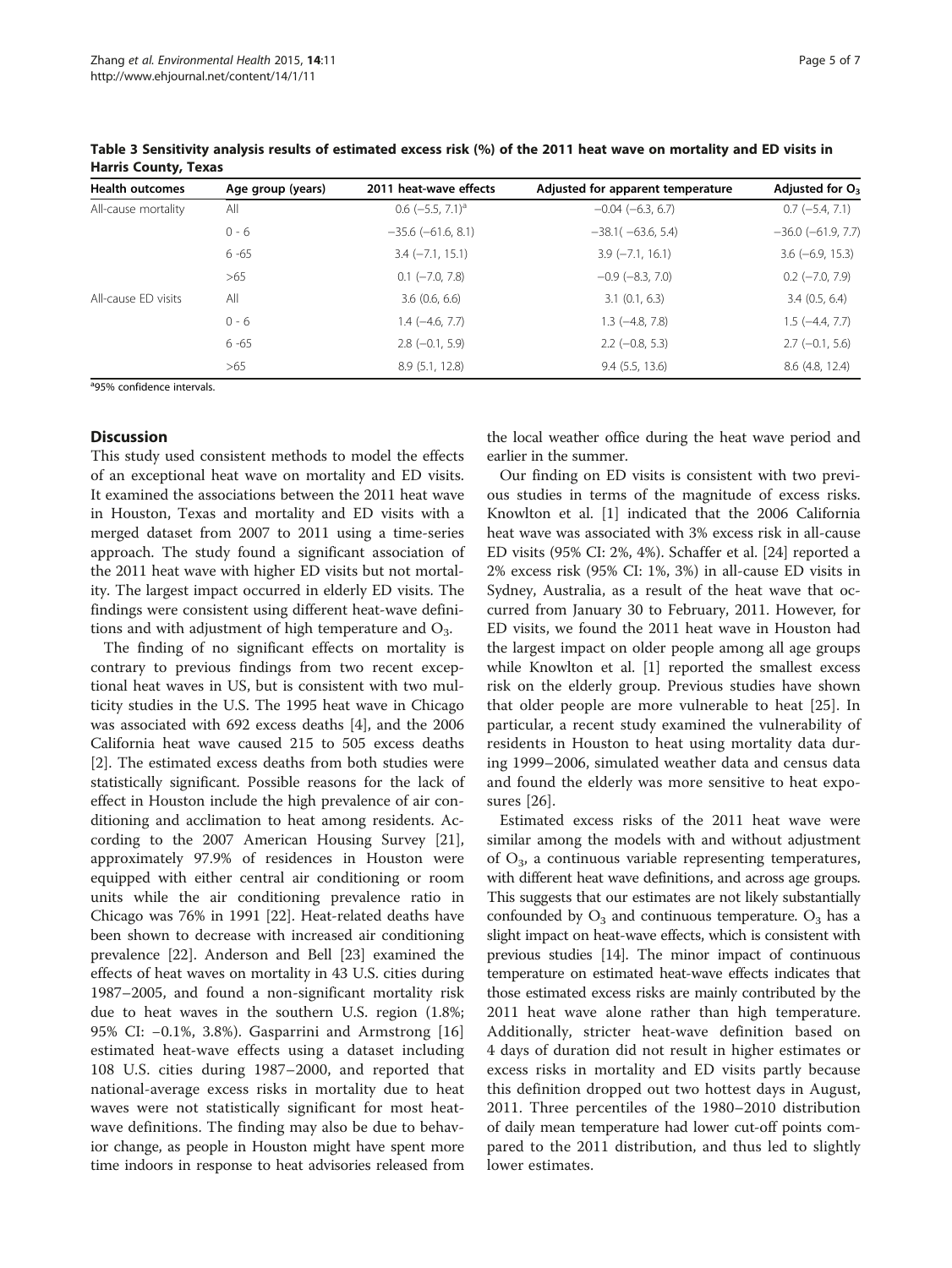<span id="page-5-0"></span>The findings have important implications for designing heat-wave and health warning systems and heat prevention and intervention strategies. A few metrics exist to trigger a heat-wave and health warning system, but they differ in identifying 'dangerous heat' [[27\]](#page-6-0). Among these metrics, one metric is built on historical heat-mortality associations. This finding suggests that, if the local NWS office in Houston builds a health-based heat-wave warning system, ED visits are a better metric than mortality. Moreover, an improved understanding of risk factors modifying the effects of heat waves on ED visits (e.g., age) could help local public health and emergency departments to reduce health effects caused by heat waves through better targeted preventions and interventions.

This study has few limitations. The ED visit data used in this study do not cover all hospitals in Harris County. However, ED departments in Harris County were not required to report visits to Texas Department of State Health Service before 2014, and the data used in this study were the only available ED visits during the study period. The ED visits of participating hospitals represented a 68-76% of total ED visits to Harris County hospitals [\[13,28-31](#page-6-0)]. Second, this study does not include all Texas counties because ED visit data were not available in other areas. Third, this research does not investigate the heat-wave effects on cause-specific mortality and ED visits and their spatial variation during the 2011 heat wave. Forth, exposure misclassifications occur because this study lacks personal exposures to temperature and ozone and assigns exposures using weather measurements from a single station and county-wide average ozone concentrations. This approach has been commonly used in heat-related epidemiological studies [[14,16,23\]](#page-6-0). Exposure misclassification might be reduced to some degree by developing spatial prediction models to estimate exposures to temperature and ozone at participants' locations. The impact of exposure misclassification errors on heat effects remains unclear. However, some studies have examined how misclassification errors influence health effects estimates in air pollution epidemiology and have shown that the impact of misclassification errors on effect estimates depend on study design, types of measurement errors (Berkson and classical errors) and others [[32\]](#page-6-0). This might be true for heat related health effects, and further studies need to be conducted to quantitatively determine the impact of misclassification errors on heat effects and heat wave effects. Fifth, there has been no consensus on causes of deaths/ED visits directly and indirectly affected by heat and heat waves, and thus this study restricted mortality and ED visits to primary causes diagnosed as internal causes or ambient heat. There are some evidence suggesting potential links between heat/heat waves and mental health disorders [\[33](#page-6-0)], however, these associations

are inconclusive. We plan to address these research questions in subsequent papers.

## Conclusion

This study is the first to examine health impact of the 2011 heat wave on mortality and ED visits. The 2011 heat wave in Houston resulted in the all-time hottest month, single day and summer ever on record. We found that the 2011 heat wave in Houston, Texas had a substantial effect on ED visits but no statistically significant effect on mortality. The excess risk in ED visits was more pronounced for the elderly than other age groups. The improved understanding of the health impact of the 2011 heat wave provides insights for local weather forecasters to design better heat-wave and health warning systems and for local government agencies and communities to design better preparation and intervention strategies to reduce adverse health effects of future heat waves.

## Additional file

[Additional file 1: Table S1.](http://www.biomedcentral.com/content/supplementary/1476-069X-14-11-S1.docx) Sensitivity analysis results of estimated excess risk (%) of the 2011 heat wave using other heat-wave definitions<sup>a</sup> .

#### Abbreviations

DLNM: Distributed lag non-linear model; ED: Emergency department; ICD: International Classification of Disease

#### Competing interests

The authors declare they have no competing interests.

#### Authors' contributions

KZ designed the study and drafted the manuscript. TC performed all analyses and participated in the revisions of the manuscript. CB provided some data, participated in the conceptual approach and revisions of the manuscript. All authors read and approved the final manuscript.

#### Acknowledgments

The research described in this paper was supported through the start-up funds provided by the University of Texas School of Public Health (UTSPH). This paper does not necessarily reflect the views of UTSPH.

#### Author details

<sup>1</sup>Department of Epidemiology, Human Genetics and Environmental Sciences, University of Texas School of Public Health, Houston, Texas 77030, USA. 2 Department of Management, Policy and Community Health, University of Texas School of Public Health, Houston, Texas, USA.

#### Received: 1 August 2014 Accepted: 5 January 2015 Published: 27 January 2015

#### References

- 1. Knowlton K, Rotkin-Ellman M, King G, Margolis HG, Smith D, Solomon G, et al. The 2006 California heat wave: impacts on hospitalizations and emergency department visits. Environ Health Perspect. 2009;117:61–7.
- 2. Ostro BD, Roth LA, Green RS, Basu R. Estimating the mortality effect of the July 2006 California heat wave. Environ Res. 2009;109:614–9.
- 3. Pirard P, Vandentorren S, Pascal M, Laaidi K, Le Tertre A, Cassadou S, et al. Summary of the mortality impact assessment of the 2003 heat wave in France. Euro Surveill. 2005;10:153–6.